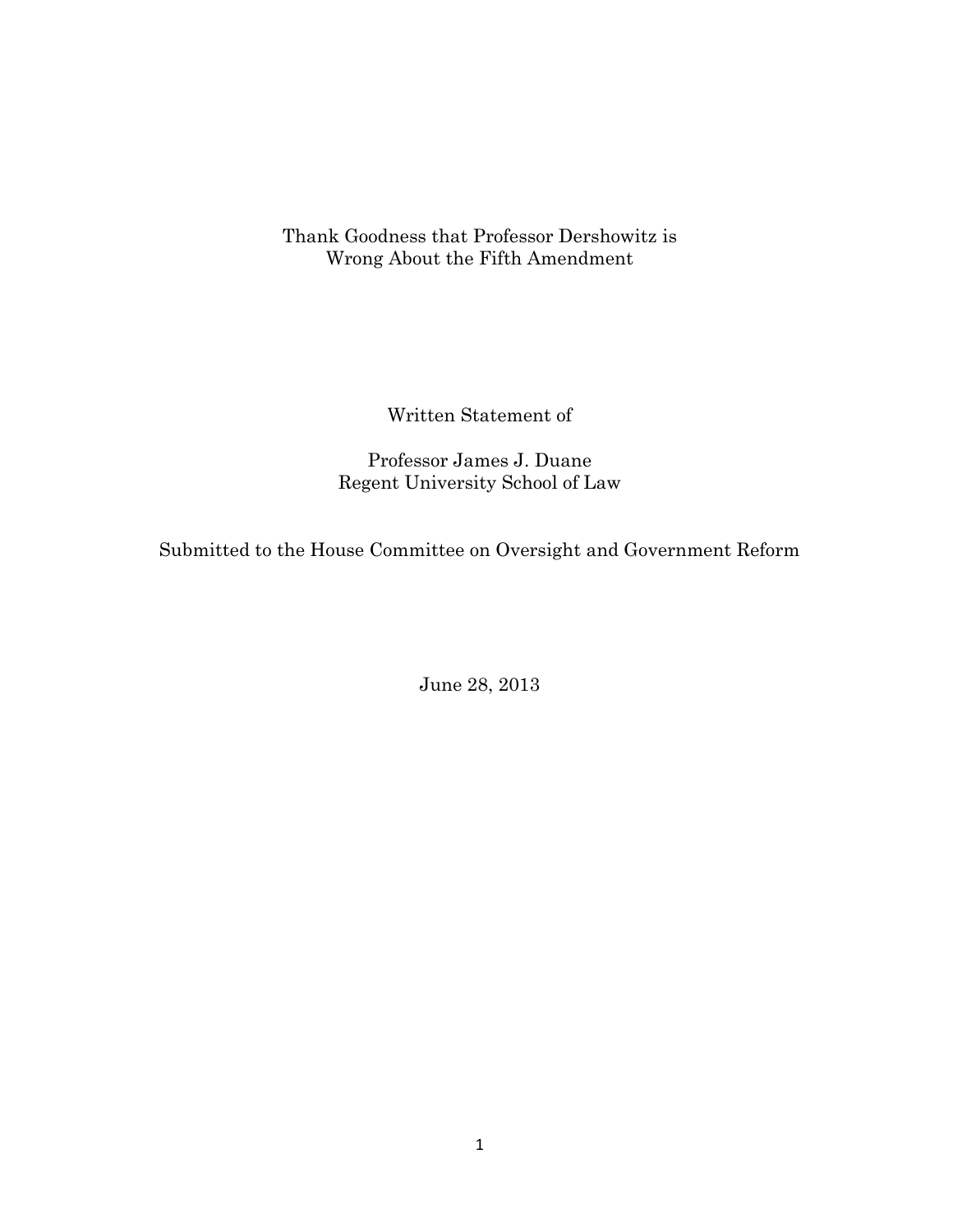I am a tremendous admirer of Harvard Law Professor Alan Dershowitz. He is a brilliant man, and I had the great pleasure of buying him breakfast the last time he visited my law school. He is right about a great number of things. But with all due respect, he is not right about everything, and sometimes that is a very good thing.



*FIG. 1: Professor James Duane chatting with Professor Alan Dershowitz during his most recent visit to Regent Law School.*

In her recent appearance before this Committee, Lois Lerner invoked her right to remain silent, although she did not do so until after she first declared that: "I have not done anything wrong. I have not broken any laws. I have not violated any IRS rules or regulations, and I have not provided false information to this or any other congressional committee."

In an online radio interview given shortly after that testimony, Professor Dershowitz opined that Lois Lerner thereby waived her Fifth Amendment privilege to refuse to answer further questions from this Committee, merely because she chose to give this brief "opening statement" in which she made a general denial of any guilt. In his view of the law, as he explained it:

You can't simply make statements about a subject and then plead the Fifth in response to questions about the very same subject. Once you open the door to an area of inquiry, you have waived your Fifth Amendment right.<sup>1</sup>

 $\overline{\phantom{a}}$ 

<sup>&</sup>lt;sup>1</sup> Alan Dershowitz: IRS Chief Lerner 'Can Be Held in Contempt' (May 22, 2013) (online at http://www.newsmax.com/Headline/lerner-irs-held-contempt/2013/05/22/id/505922).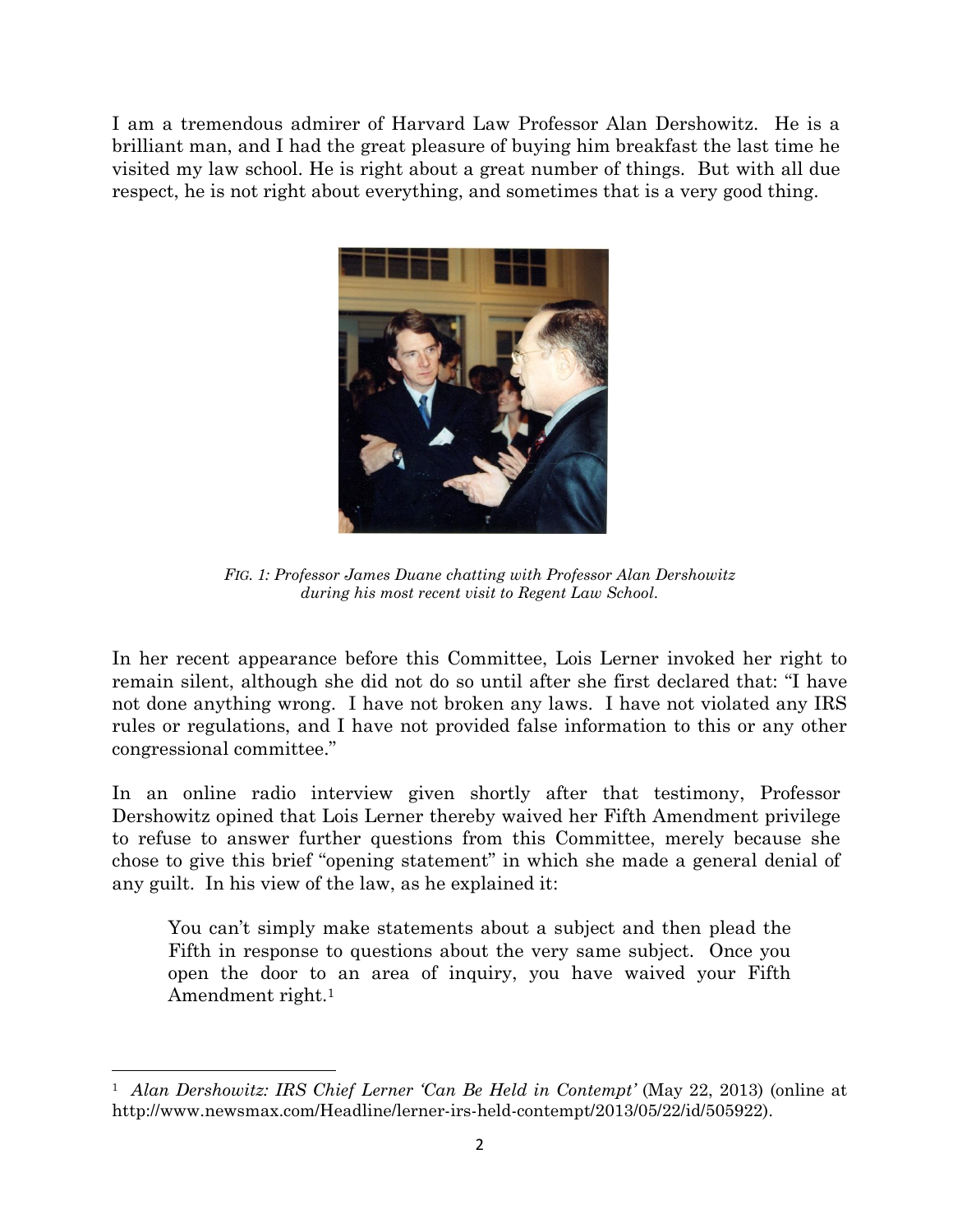With supreme confidence, Dershowitz concluded that "it's an open and shut case," that the "law is as clear as could be," that Lerner is now in contempt, and that her lawyers were therefore guilty of "malpractice" by allowing her to say what she did.<sup>2</sup>

Only a few hours before this interview with Professor Dershowitz was broadcast online, I gave a brief explanation of my contrary view that Lerner had not waived her Fifth Amendment privilege.<sup>3</sup> In the remarks that follow, I shall briefly amplify those remarks, respectfully explain why Dershowitz is mistaken about the Fifth Amendment, and point out why this Committee and all Americans should be glad that he is wrong.

## **I. PROFESSOR DERSHOWITZ IS MISTAKEN ABOUT THE FIFTH AMENDMENT**

In his recent interview about this Committee's investigation, Professor Dershowitz did not cite any Supreme Court opinion to support his assertions about Lerner's supposed waiver, although he did assert that "The law is as clear as could be, that once you open up an area of inquiry, you can't 'shut off the spigot' – I think that's the metaphor that the Supreme Court has used – once you turn on the faucet, you can't turn it off when you choose to."<sup>4</sup>

I am not sure what unnamed Supreme Court case Professor Dershowitz has in mind, although he is not quoting the language of that case correctly if it does exist. A computer search reveals that no decision of the Supreme Court of the United States involving the Fifth Amendment has ever used the word *spigot* or *faucet*.

On the contrary, the law is actually rather clearly settled in favor of Lerner's claim that she has not waived her Fifth Amendment privilege by the mere act of announcing in general terms that she had done nothing wrong.

There are two well-known situations in which a witness or criminal suspect may waive his or her right against self-incrimination by talking too much. But neither applies to an investigation like the one being conducted by this Committee.

## **A. The Witness Who Makes Incriminating Admissions.**

The Supreme Court has held that a witness cannot claim the Fifth Amendment privilege in the extremely rare case in which the witness voluntarily answers so many questions, and so thoroughly incriminates himself, that the answer to any additional questions on the same topic would not present "a reasonable danger of

 $\overline{\phantom{a}}$ 2 *Id*.

<sup>3</sup> *Expert: Lois Lerner Didn't Waive Her Right to Plead the Fifth*, NEW YORK MAGAZINE (May 22, 2013) (online at http://nymag.com/daily/intelligencer/2013/05/lerner-gowdy-waive-right-5th-amendment-irs.html)

<sup>4</sup> Professor Dershowitz, *supra* note 1.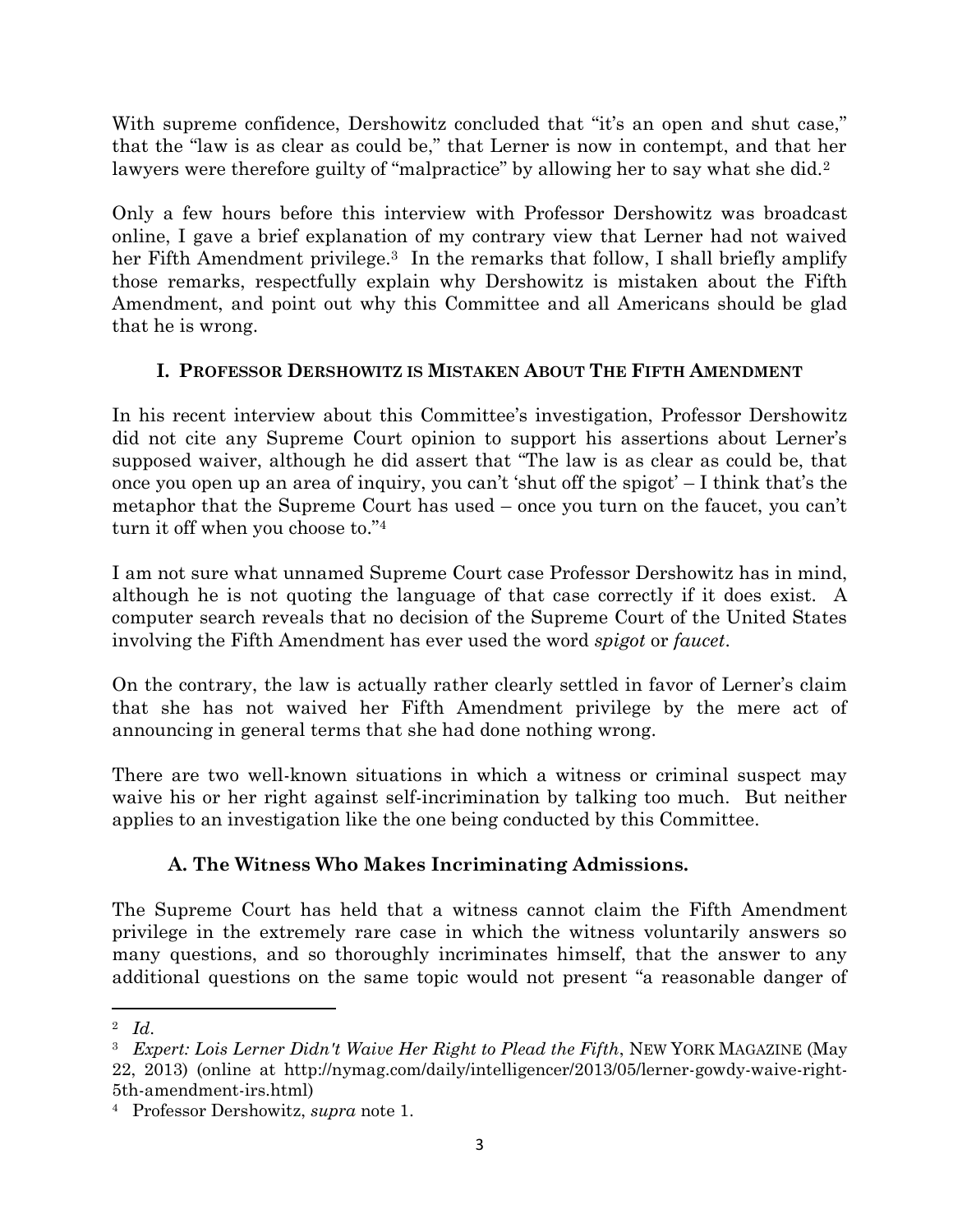*further* crimination in light of all the circumstances, including [those] previous disclosures." Rogers v. United States, 340 U.S. 367, 374 (1951) (emphasis added). The Court added that "[s]ince the privilege against self-incrimination presupposes a real danger of legal detriment arising from the disclosure, [a witness] cannot invoke the privilege where response to the specific question in issue … would not *further* incriminate her." *Id*. at 372-73 (emphasis added). For example, a man who appears before a grand jury and admits that he shot and killed his neighbor, and that he did so knowingly and intentionally and without any legal justification, cannot then plead the Fifth Amendment if the jurors ask him whether he was holding the gun in his right hand or his left hand.

But that has nothing to do with Lois Lerner's testimony. She did not admit anything incriminating, as Dershowitz concedes, but instead made a general denial of any wrongdoing at all. Professor Dershowitz acknowledges that fact but dismisses it as irrelevant, reasoning that:

Now what [Lerner will] say, or her lawyers will say is, 'Well, she didn't say anything incriminating in her opening statement; now they're asking her to make incriminating statements, so she has the right to remain silent.' That's not the way it works. That's not the way it works. Once you open up a subject matter of inquiry by your own testimony, then you've waived your self-incrimination right on that subject matter.<sup>5</sup>

With all due respect, Professor Dershowitz is entirely mistaken in his apparent recollection of the reasoning of the *Rogers* case.6 Indeed, the Supreme Court in that case took pains to emphasize that it had reached a different result in a pair of previous opinions, and had held that a different witness had *not* waived his Fifth Amendment privilege in voluntarily supplying some information about a certain matter, because in both cases "the Court stressed the absence of any previous admission of guilt *or incriminating facts* [by that witness]." Rogers, 340 U.S. at 373 (internal punctuation and citation omitted).

The Supreme Court thus distinguished its holding in an earlier case, in which it had specifically held that "where the previous disclosure by an ordinary witness is not an

 $\overline{\phantom{a}}$ 

<sup>5</sup> Dershowitz, *supra* note 1.

<sup>&</sup>lt;sup>6</sup> It seems likely that Professor Dershowitz's mistaken off-the-cuff assertions about waiver of the Fifth Amendment privilege were based on his hazy recollection of the holding in *Rogers*. His remarks in his online interview included a mention of an unnamed Cold-War era case involving Communist Party members, almost exactly like the facts of the *Rogers* case, and his recent book on the Fifth Amendment mentions no case involving the waiver of the Fifth Amendment – or that even arguably supports his claims about Lois Lerner – other than that same decision in *Rogers*. Alan Dershowitz, IS THERE A RIGHT TO REMAIN SILENT? COERCIVE INTERROGATION AND THE FIFTH AMENDMENT AFTER 9/11, at page 98 (2008).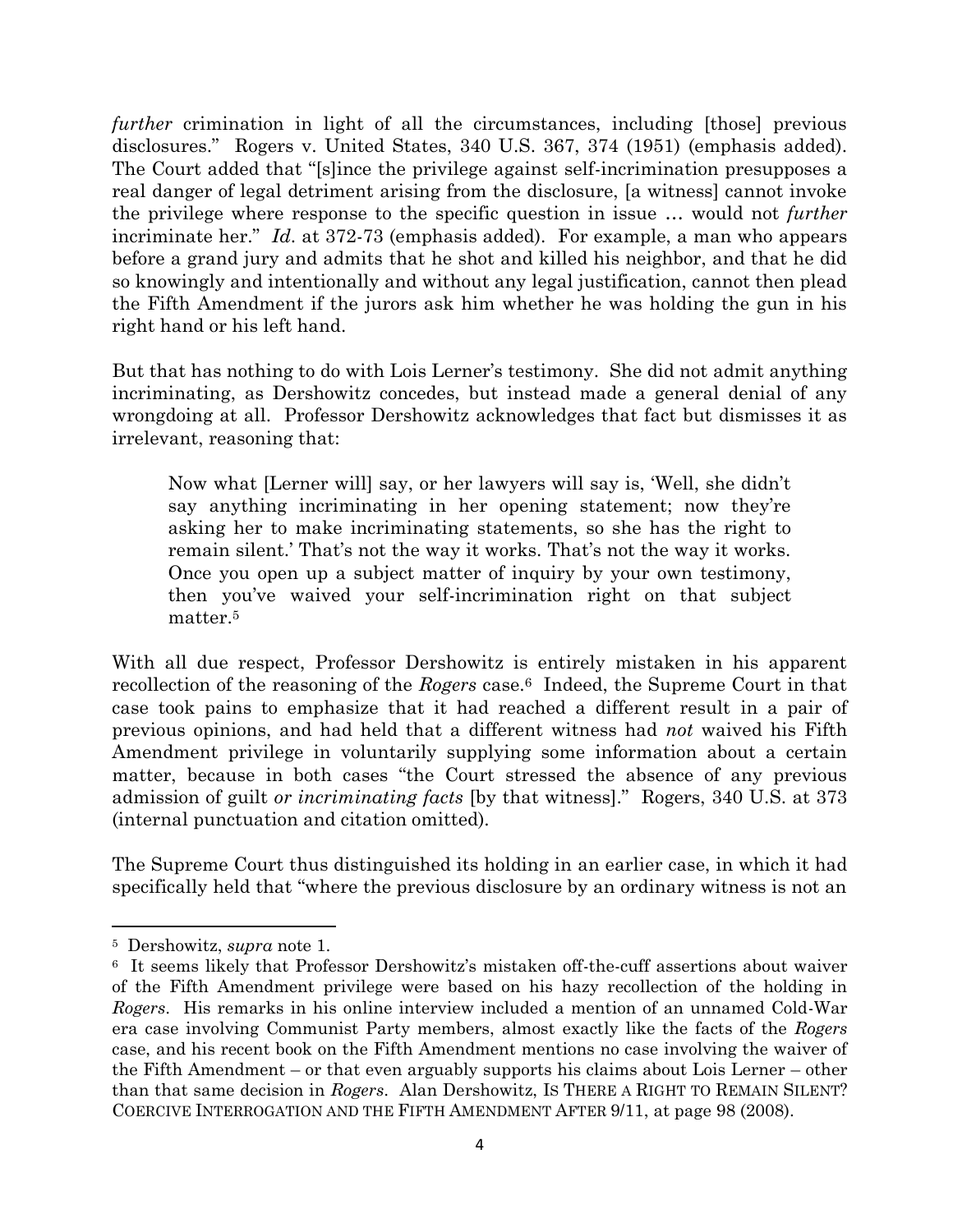actual admission of guilt or incriminating facts, he is not deprived of the privilege of stopping short in his testimony whenever it may fairly tend to incriminate him." McCarthy v. Arndstein, 262 U.S. 355, 359 (1923). Indeed, the Court specifically cited with approval the holding of the highest court of New York that "a witness by answering questions exonerating himself in general terms from all connection with a criminal transaction" – precisely as Lois Lerner did before this Committee – "does not thereby waive his right to remain silent" as to additional questions that might tend to incriminate him with respect to that same matter. *Id*. at 359 (citing People v. Forbes, 143 N.Y. 219).

## **B. The Defendant Who Voluntarily Testifies at Her Own Trial.**

There is a second situation in which a witness may waive his Fifth Amendment rights by saying too much. When a criminal or civil defendant chooses to *voluntarily* testify at his trial in his own defense, it has always been universally understood that he cannot – after testifying fully to his one-sided version of the facts in response to questions from his own lawyer on direct examination – then "take the Fifth" and refuse to answer any questions from the prosecutor on cross-examination. Brown v. United States, 356 U.S. 148, 154-55 (1957). This is a reflection of the special nature of the right of cross-examination at civil and criminal trials, and of the inherent unfairness in allowing a witness to potentially interfere with "the function of courts of justice to ascertain the truth." *Id*. at 156. These concerns apply with special force in a criminal trial, because the Double Jeopardy clause of the Fifth Amendment gives the prosecution only one shot at trying to prove its case against the accused.

But this is not the same as the rule for witnesses like Lois Lerner, who attempted to invoke the Fifth Amendment in response to questions put to her at an investigative hearing where she was ordered to appear under subpoena. *See Brown*, 356 U.S. at 155 (distinguishing between "a witness who is compelled to testify" and the situation "when a witness voluntarily testifies," and noting that the Fifth Amendment is more readily waived in the latter situation). She did not appear voluntarily, did not give a complete presentation of her side of the case on direct examination, and her generic denial of wrongdoing – even without the equivalent of cross-examination – did not pose the slightest threat to the investigative work of this Committee.

In *Brown*, the Supreme Court noted the special danger that would result at a trial if a witness who voluntarily testified at length were allowed to put her version of the facts before the judge or jury, thus potentially influencing the verdict and the outcome of the case, without allowing herself to be subject to meaningful crossexamination. The Court reasoned that the value of cross-examination in that context would be vastly superior to the unacceptable alternative of "striking the witness' testimony" and asking the judge or jury to put it out of their minds. *Brown*, 356 U.S. at 156 n.5. But that danger is simply not present in a situation like the one before this Committee, when a witness claims the Fifth Amendment after giving a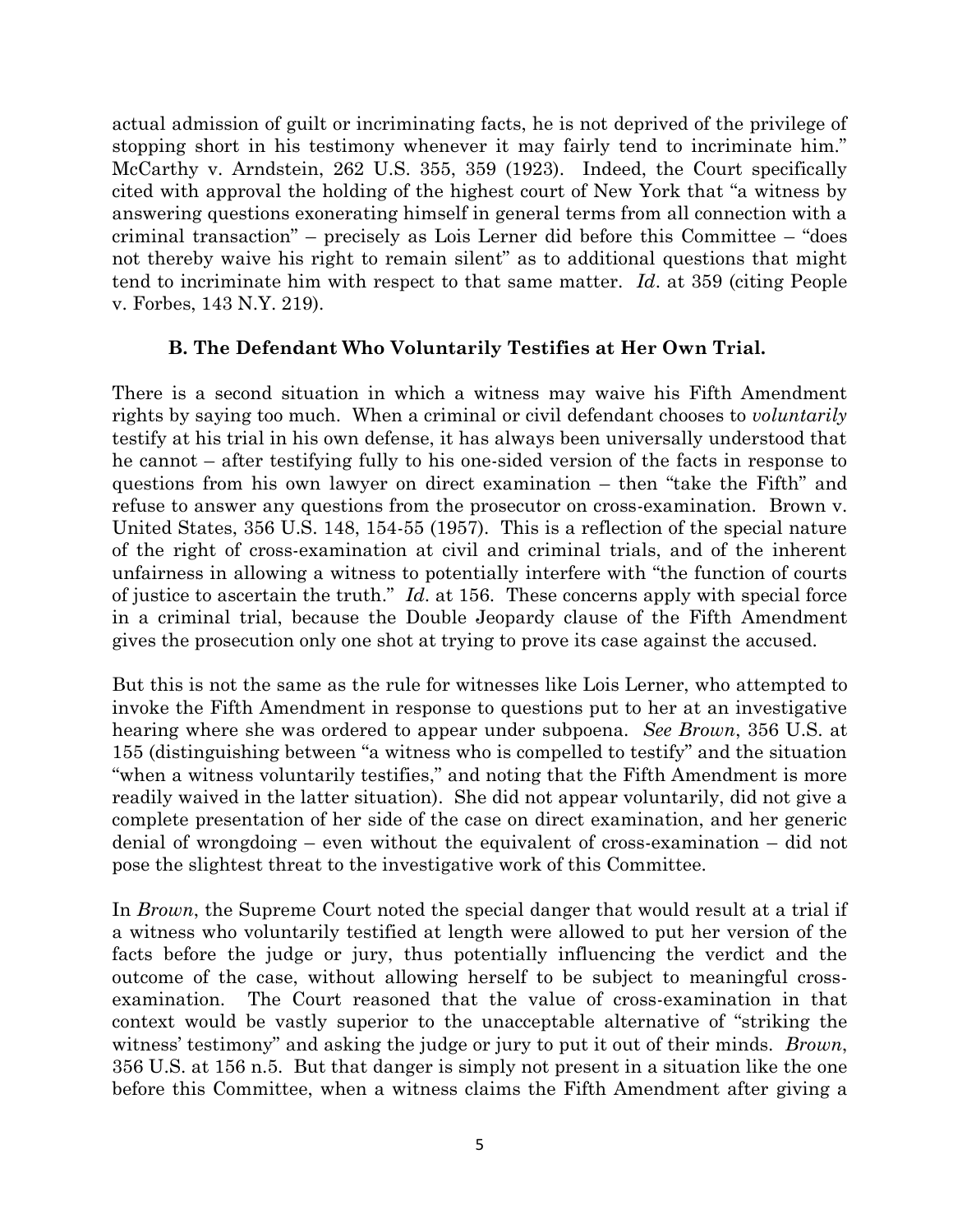generic wrongdoing not at a *trial* but during an *investigative* proceeding such as a police interview, a grand jury proceeding, or a Congressional committee. In such settings the ultimate objective is gathering information – as much as possible – not necessarily reaching any final determinations of fact or liability, and so there is no grave threat of injustice if a witness in such a setting invokes the Fifth Amendment to prevent the government agency or investigator from getting an answer to *every* question it would prefer to have answered. This is especially true in a case like this one, where a Congressional committee has heard nothing from a witness other than a generic denial of wrongdoing; surely no member of this distinguished Committee (unlike the jurors at an ordinary trial) would have the slightest difficulty disregarding those unexplained and conclusory denials in light of her refusal to answer specific questions pertaining to those denials.

## **II. IT IS A GOOD THING THAT PROFESSOR DERSHOWITZ IS WRONG ABOUT THE FIFTH AMENDMENT**

All Americans are fortunate that Professor Dershowitz is wrong about the scope of the Fifth Amendment's protections. But slightly less obvious is the fact that his view of the law, if it were sound, would also be an unfortunate development in the long run from the perspective of this Committee or any other investigative body.

In the short run, it is understandable why some members of this Committee might prefer to find a way to persuade some court, if possible, that Lois Lerner had entirely waived her Fifth Amendment privilege – and could therefore be compelled to answer every conceivable question about every aspect of her work at the Internal Revenue Service – simply because she made a categorical denial of any wrongdoing. That position, if it were sustained by the courts, would probably enable this Committee to obtain much more information from this one witness in this one proceeding. But in the long run, such a broad conception of waiver would actually lead to far more frequent assertions of the privilege, and therefore to the disclosure of less information.

If this Committee could find some way to persuade a federal court to hold Ms. Lerner in contempt on the theory identified by Professor Dershowitz, the work of this and every other investigative body would be undermined in the long run, for competent attorneys would then be entitled – and ethically obligated – to frequently advise their clients to answer certain questions in the following fashion:

On the advice of counsel, I must respectfully decline to answer *any* questions related in any way to the subject matter of this investigation, no matter how tangentially or remotely connected those questions might be to any possible basis that I might incriminate myself, and even if there is no realistic chance that some of your questions in